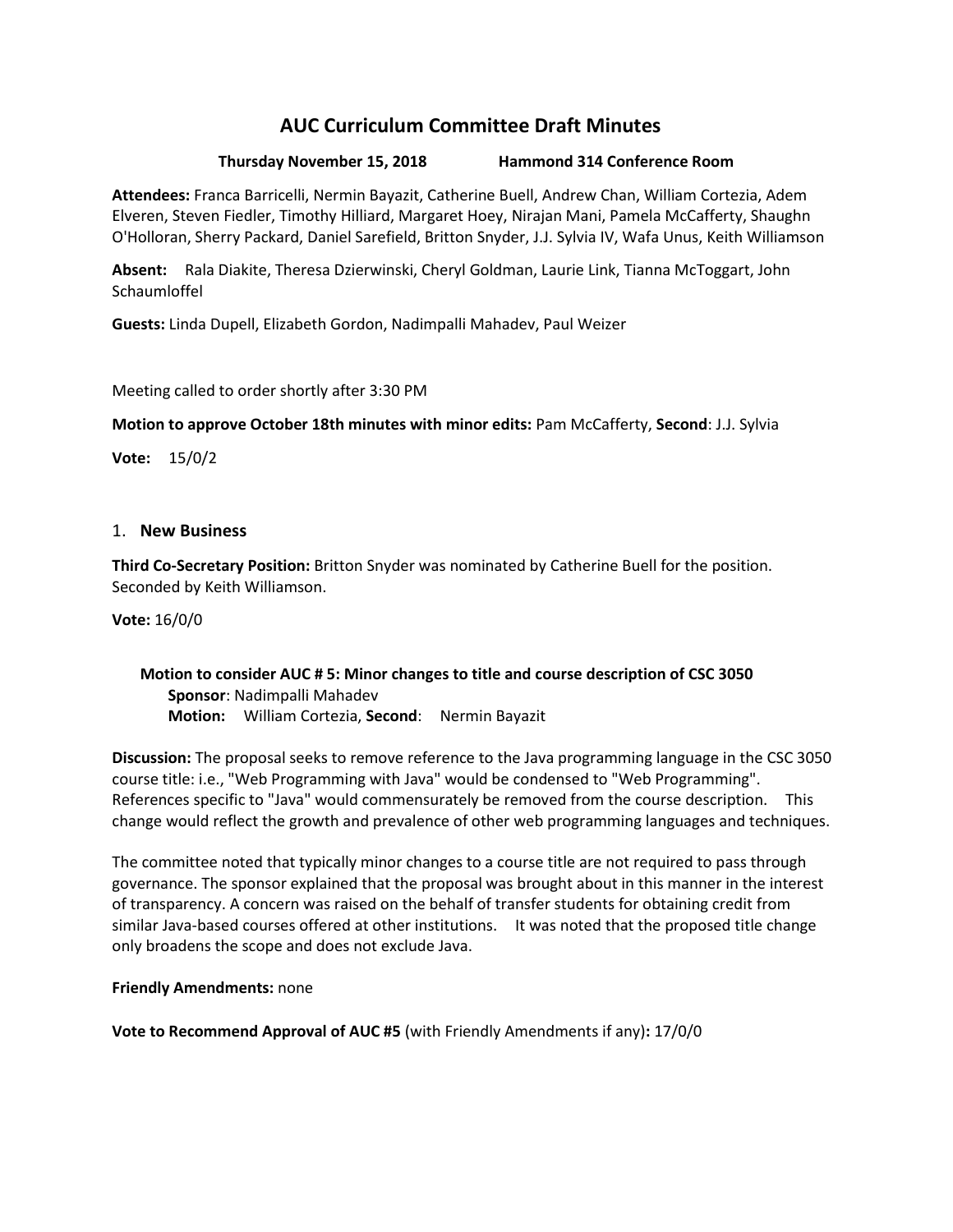**Motion to Consider AUC # 4: Revisions to the IDIS Pre-Law Major Requirements Sponsor:** Paul Weizer **Motion:** William Cortezia, **Second**: Nermin Bayazit

**Discussion:** Revision of the curriculum IDIS Pre-law major is sought to reconcile the major with current course offerings. The revisions include additional course offerings, a course elimination and credit reapportionment as indicated in red text in the proposal addendum, which delineated the required courses. The sponsor accepted a suggestion for notation consistency to include "3 credit" course credit for POLS 1500, HMSV 1100, IDIS 1600 on the list of required courses. A member noted that a student could take Moot Court (POLS 4350) twice to satisfy requirements in the major and the sponsor confirmed that this would be permitted.

#### **Friendly Amendments:**

Add "3 credit" to the added courses POLS 1500, HMSV 1100, and IDIS 1600

**Vote to Recommend Approval of AUC #4** (with Friendly Amendments if any)**:** 18/0/0

#### **Motion to Consider AUC # 7: Remove ECON 1300 Consumer Economics from catalog**

**Sponsor**: Adem Elveren, Christa Marr, Ozge Ozay **Presenter:** Adem Elveren **Motion**: William Cortezia, **Second**: Nermin Bayazit

**Discussion**: Faculty in the Economics program seek to remove Consumer Economics (ECON 1300) from the catalog as it has not been taught in 10 years and the content is largely covered by other elective courses. A member suggested for the course to then be removed as an elective course for all programs, which was accepted by the sponsor. The sponsor noted that the chair of the EHPS Department Curriculum Committee should be changed to Christine Dee on the proposal.

#### **Friendly Amendments:**

Change EHPS Department Curriculum Committee from Paul Weizer to Christine Dee.

Change language "elective courses in economics program." To "elective courses in all economic programs"

**Vote to Recommend Approval of AUC #7** (with Friendly Amendments if any)**:** 18/0/0

## **Motion to Consider AUC # 8: Change title and description of Honors Seminar in Earth Science Sponsor:** Elizabeth Gordon

**Motion**: William Cortezia **Second**: Nirajan Mani

**Discussion:** The proposal seeks to broaden the scope of the Honors Seminar in Earth Science course and correspondingly change the title to "Honors Seminar in Environmental Science". The course